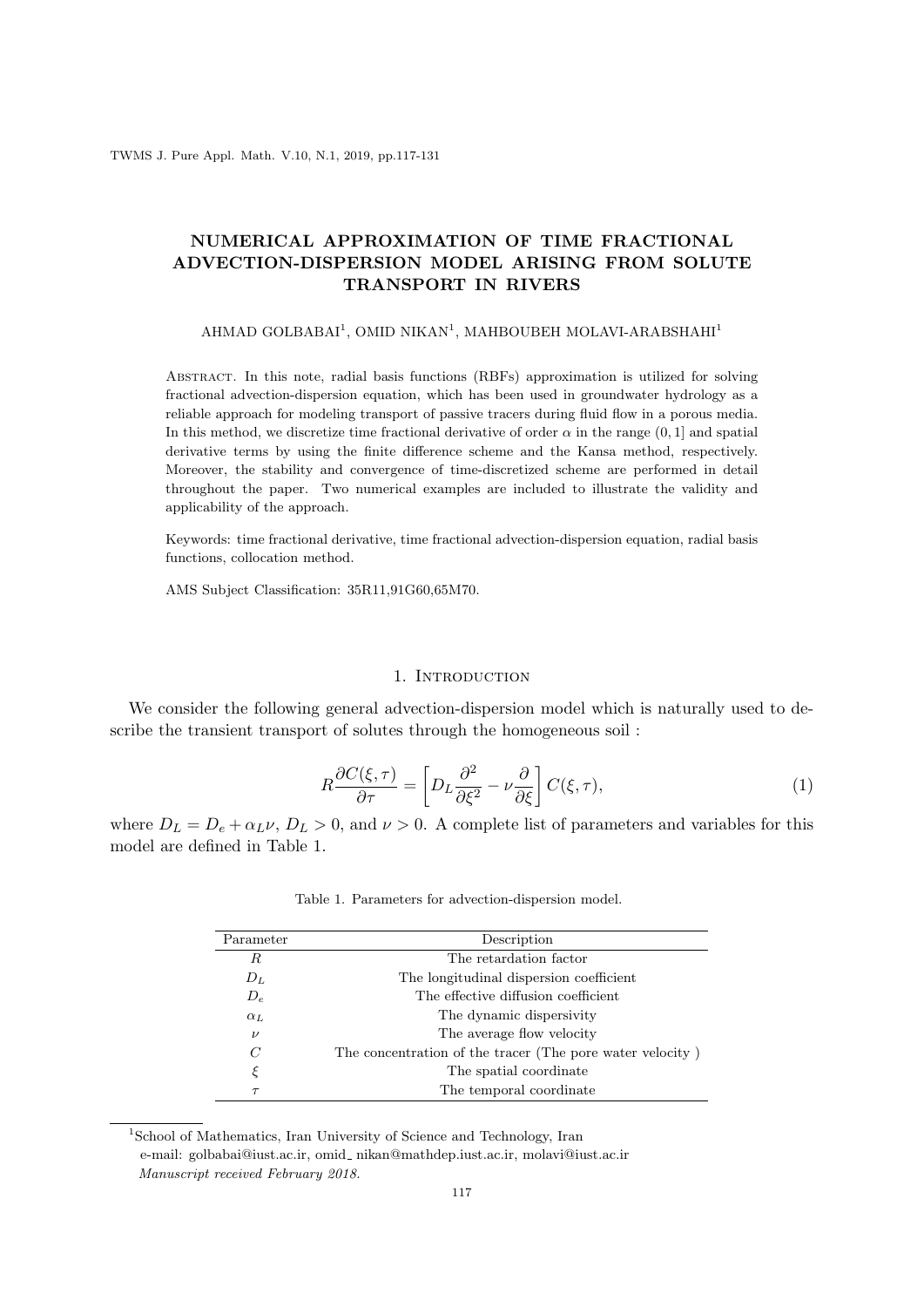The relation (1) is derived following Ficks first law and in principle it holds after the initial mixing period or for the far field where the longitudinal shear flow dispersion becomes a dominant mechanism of pollutant mixing in rivers. For simplicity in the rest of this work, we introduce dimensionless space, time, and concentration variables via

$$
x = \frac{\xi}{L}, \qquad t = \frac{\tau}{L/\nu}, \qquad u = \frac{C}{C_0}.
$$

Then the dimensionless reaction-advection-dispersion model becomes

$$
\frac{\partial u(x,t)}{\partial t} = \beta_1 \frac{\partial^2 u(x,t)}{\partial x^2} - \beta_2 \frac{\partial u(x,t)}{\partial x}.
$$

The advection-dispersion model is one of the most well-known fundamental equations which has commonly been utilized to describe the Brownian motion of particles. Advection is the process by which a conserved physical quantity is transported in a fluid in motion. Also, dispersion is defined as the combined effect of advection and diffusion acting in a flow field with velocity gradients. The advection-dispersion model plays a significant role in groundwater hydrology to model the passive tracers carried by fluid and flow in a porous medium. Also, this model is widely used to solve a range of problems in chemical, physical , and biological sciences, involving diffusion or dispersion , such as mixing in inland and coastal waters [11], transport of thermal energy in a plasma, flow of a chemically reacting fluid from a flat surface, and evolution of populations [25]. The advection-dispersion model assumes instantaneous, reversible partitioning to an immobile phase (i.e. sorption) with complete lateral mixing between regions of different velocity [2]. This model explains the change of probability of a random function in space and temporal. The main goal of this paper is to describe one approach based on fractional order derivatives. A fractional advection-dispersion equation (FADE) is a generalization of the classical advection-dispersion equation (ADE) in which the first-order derivative is replaced with a fractional-order derivative. In this note, we present a computational method to approximate the solution of the time fractional advection- dispersion equation with reaction order  $\alpha$  (0 <  $\alpha \leq 1$ ) of the form

$$
\frac{\partial^{\alpha}u(x,t)}{\partial t^{\alpha}} = \beta_1 \frac{\partial^2 u(x,t)}{\partial x^2} - \beta_2 \frac{\partial u(x,t)}{\partial x} + f(x,t), \quad a \le x \le b, \quad 0 \le t \le T,
$$
 (2)

with intial condition

$$
u(x,0) = g(x), \quad a \le x \le b,\tag{3}
$$

and the boundary conditions

$$
u(a,t) = g_1(t), \quad u(b,t) = g_2(t), \qquad t > 0,
$$
\n<sup>(4)</sup>

where *u* is the unknown concentration,  $\beta_1$  and  $\beta_2$  are the dispersion and advection coefficients, $\alpha \in$  $(0, 1]$  is the temporal fractional order, the operator  $\frac{\partial^{\alpha} u(x,t)}{\partial t^{\alpha}}$  denotes the Caputo fractional derivative which will be introduced as follow. Here a source term  $f(x, t)$  is added for the purposes of validation in Section 4. To determine an analytical solution of this problems is extremely difficult thus many authors are searching ways to numerically solve these problems. Several papers have been written [32, 33, 40] to show the equivalence between the transport equations using fractional order derivatives and some heavy-tailed motions. There exist several methods to solve fractional advection-dispersion equation such as implicit and explicit difference method [1, 5, 6, 27, 43], Green function [23], variable transformation [27], Adomians decomposition method (ADM) [10] and optimal homotopy asymptotic method [21, 24, 36]. Now, we briefly describe the definition and preliminaries of fractional calculus which will be used further in current paper [37].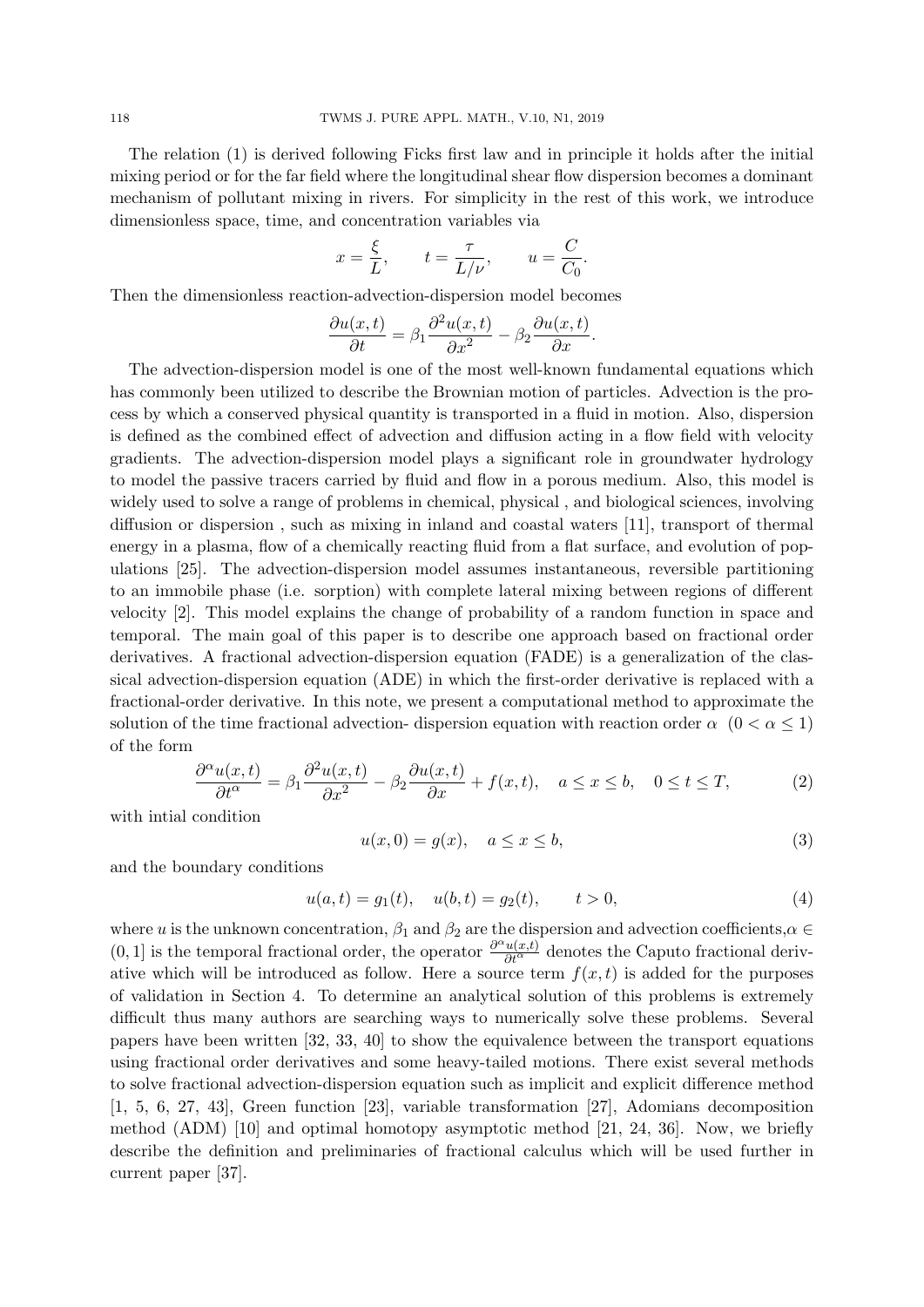**Definition 1.1.** *A real function*  $f(x), x > 0$  *is said to be in the space*  $C_\mu$ ,  $\mu \in \mathbb{R}$  *if there exists a real number*  $p(>\mu)$ *, such that*  $f(x) = x^p f_1(x)$  *where*  $f_1(x) \in C[0,\infty)$  *and it is said to be in the space*  $C^m_\mu$  iff  $f^{(m)} \in C_\mu, m \in \mathbb{N}$ .

**Definition 1.2.** *The left-sided Riemann-Liouville fractional integral of order α of function f*(*x*) *is defined as:*

$$
_{a}^{x}J^{\alpha}f\left( x\right) =\frac{1}{\Gamma(\alpha)}\int_{a}^{x}\left( x-t\right) ^{\alpha-1}f(t)dt,
$$

*where* Γ *is the Gamma function.*

**Lemma 1.1.** Properties of the operator  $J^{\alpha}$  can be found in [37], we mention only the follow*ing:*

- For  $f \in C_\mu$ ,  $\mu \geq -1$ ,
	- (1)  $J^{\alpha}J^{\beta}f(x) = J^{\alpha+\beta}f(x)$ , for all  $\alpha, \beta \geq 0$ . (2)  $J^{\alpha}J^{\beta}f(x) = J^{\beta}J^{\alpha}f(x)$ , for all  $\alpha, \beta \geq 0$ . (3)  $J^{\alpha}x^{\gamma} = \frac{\Gamma(\gamma+1)}{\Gamma(\gamma+\alpha+1)}x^{\gamma+\alpha}, \quad \alpha > 0, \quad \gamma > -1, \quad x > 0.$

**Definition 1.3.** *The Caputo's time fractional derivative operator of order*  $\alpha$  *of function f*(*x, t*) *is defined as:*

$$
D_C^{\alpha} f(x,t) = \frac{\partial^{\alpha} u(x,t)}{\partial t^{\alpha}} = \begin{cases} \frac{1}{\Gamma(m-\alpha)} \int_0^t (x-t)^{m-\alpha-1} \frac{\partial^m f(x,\eta)}{\partial \eta^m} d\eta, & m-1 \le \alpha < m, \\ \frac{\partial^m f(x,t)}{\partial t^m}, & \alpha = m. \end{cases}
$$

1.1. **An overview of the concept of the meshless methods.** A meshless (meshfree) method is a method that is used to launch system of algebraic equations for the entire problem domain regardless of defining a predefined mesh for the domain discretization. In the past three decades, for omitting mesh structure, scientists have employed meshless methods. In such approach an assortment of scattered data were used as instead of constructing a meshing paradigm. One of the most prominent meshless method is radial basis function (RBF) method that seems to be a very well-organized system while facing interpolation of multidimensional scattered data. In actuality, the utilization of such novel method for mathematical solution of partial differential equation is based on the collocation method. It is (conditionally) positive definite, rotationally and translationally invariant. The chief benefits of this method are straightforward programming process and probable spectral precision. On the other hand, ill-conditioning of the resulting linear system is considered to be the main difficulty. RBF approaches that use infinitely differentiable origin functions that include a free factor are theoretically spectrally accurate. The well utilization of such RBF methods comprises development of a linear arrangement that is extremely ill-conditioned when the parameters of the method are in situation that the best accurateness is ideally comprehended. Consequently, in several applications, RBF methods does not possess the potential to produce exact results as they are skilled theoretically . Just contrary to mesh based approaches such as finite element method (FEM), finite volume method (FVM) and finite difference method (FDM), meshless methods use a set of accidental or uniform points which are not interlinked in the arrangement named as mesh. The RBF method can be taken into account as a category of compromise between the FE (finite elements) and the Pseudospectral (PS) methods. On the one hand, the RBF method is based on an expansion into basis functions that have a spatial location just similar to FE method. In this point of view, these basis functions can be grouped in a definite section to locally increase the accuracy of the method.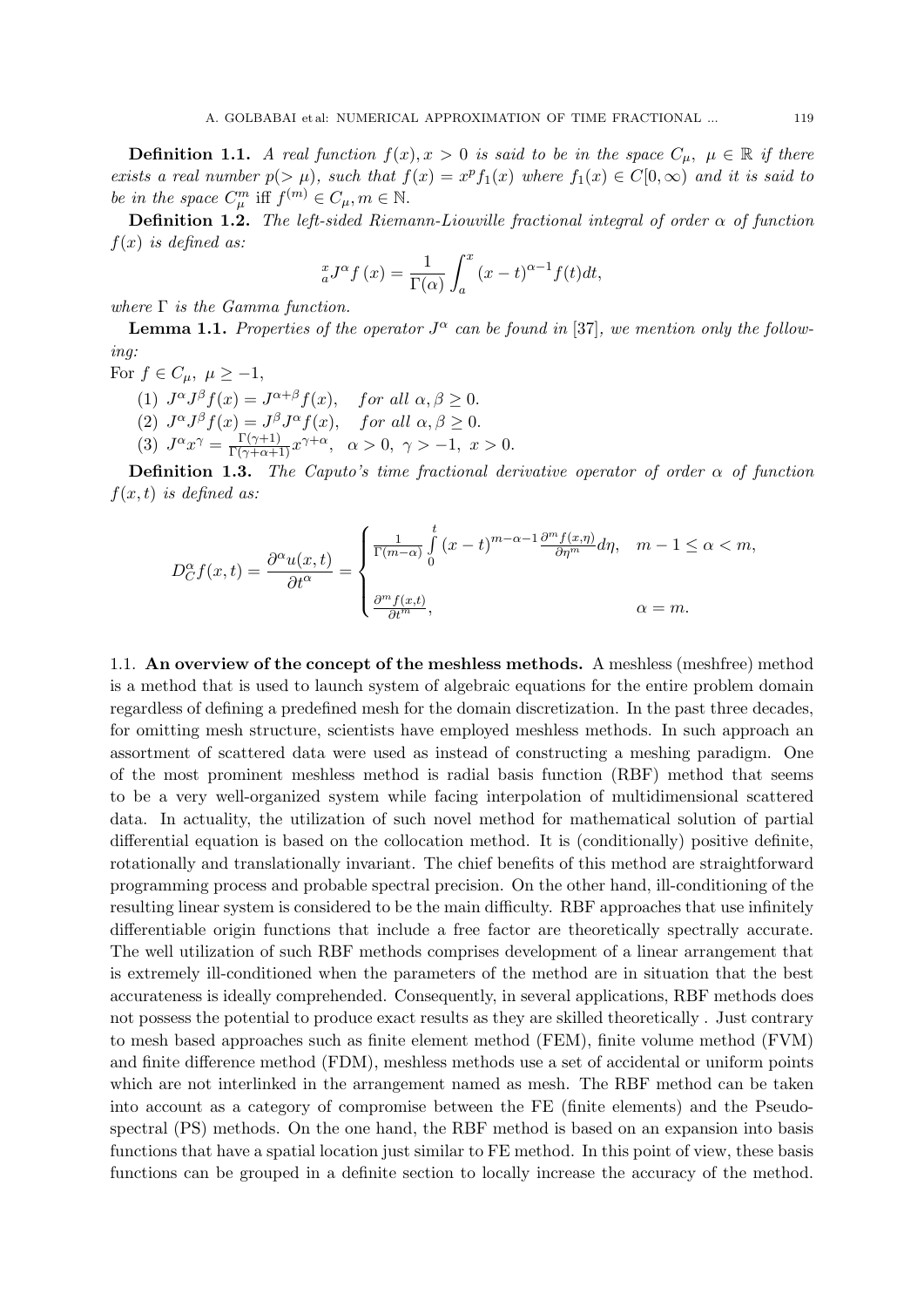On the other hand, the basic functions used in the RBF expansion are high-order functions that conventionally cover the whole domain like with the PS technique. It was remarked that RBFs converge to PS methods in their at radial function boundary, making RBFs a generalized formulation and methodology to PS methods, for scattered nodes and non-flat radial functions [9]. RBFs have quite a lot of rewards over PS methods: in spite of subscription of flexibility in terms of the domain shape, they allow a local node refinement, an easy singularity-free generalization to *N* dimensions and a shape parameter letting user extend the solution space to regions outside of the polynomial space, particularly susceptible to the Runge phenomenon [12]. The existence, uniqueness, and convergence of the RBFs approximation was discussed in detail by [13, 31, 34]. Many detailed discussions have been carried out regarding meshless methods and their related applications for solving complex PDEs [8, 18, 19, 20, 38, 39], for fractional equations [3, 7, 15, 16, 22, 29, 30, 42] and for integral equations [14, 17].

1.2. **The outline of current research.** In the current research, our objective is to focus on the numerical simulation of time fractional advection-dispersion equation via RBFs meshless method. The paper taxonomy is structured as follows. In Section 2, the discretization process of the problem in time is described variable via finite difference scheme of order  $O(\tau^{2-\alpha})$  for  $0 < \alpha < 1$  and also approximated by using the RBFs in the space direction. In Section 3, stability and convergence the the time discrete scheme and the error computes of this method are presented. In Section 4, we report the numerical experiments of solving the aforementioned equation with the proposed method for some test problems. Finally in Section 5, the paper ends with a conclusion and some remarks for future work. Note that the numerical results have been calculated by Matlab programming.

## 2. Implementation of the method

In this section we explain the numerical scheme for the solution of Eq. (2). Hence to construct numerical scheme, we consider *N* points  $\{x_j = jh|j = 1, 2, 3, ..., N\}$  in the bounded domain [*a, b*], where  $x_1, x_N$  are the boundary points, and the grid points in the time interval  $[0, T]$  are tagged as  $t_n = n\tau, n = 0, 1, 2, 3, ..., M$ , where  $h = (b - a)/N, \tau = T/M$  and  $u^n(x_i) = u(x_i, t_n)$ .

2.1. **Discretization of time.** In Eq. (2) is the Caputo fractional derivative of  $u(x, t)$ , which can be written as

$$
\frac{\partial^{\alpha}u(x,t)}{\partial t^{\alpha}} = \begin{cases} \frac{1}{\Gamma(1-\alpha)} \int_{0}^{t} \frac{\partial u(x,\xi)}{\partial \xi} \frac{1}{(t-\xi)^{\alpha}} d\xi, & 0 < \alpha < 1, \\ \frac{\partial u(x,t)}{\partial t}, & \alpha = 1, \end{cases}
$$
(5)

we use the finite difference scheme to analogize the time fractional derivative term

$$
\frac{\partial^{\alpha}u(x,t_{n+1})}{\partial t^{\alpha}} = \frac{1}{\Gamma(1-\alpha)} \int_{0}^{t_{n+1}} \frac{\partial u(x,\xi)}{\partial \xi} \frac{1}{(t_{n+1}-\xi)^{\alpha}} d\xi
$$

$$
= \frac{1}{\Gamma(1-\alpha)} \sum_{k=0}^{n} \int_{k\tau}^{(k+1)\tau} \frac{\partial u(x,\xi)}{\partial \xi} \frac{1}{(t_{n+1}-\xi)^{\alpha}} d\xi
$$

$$
\approx \frac{1}{\Gamma(1-\alpha)} \sum_{k=0}^{n} \int_{k\tau}^{(k+1)\tau} \frac{\partial u(x,\xi_k)}{\partial \xi} \frac{1}{(t_{n+1}-\xi)^{\alpha}} d\xi.
$$
(6)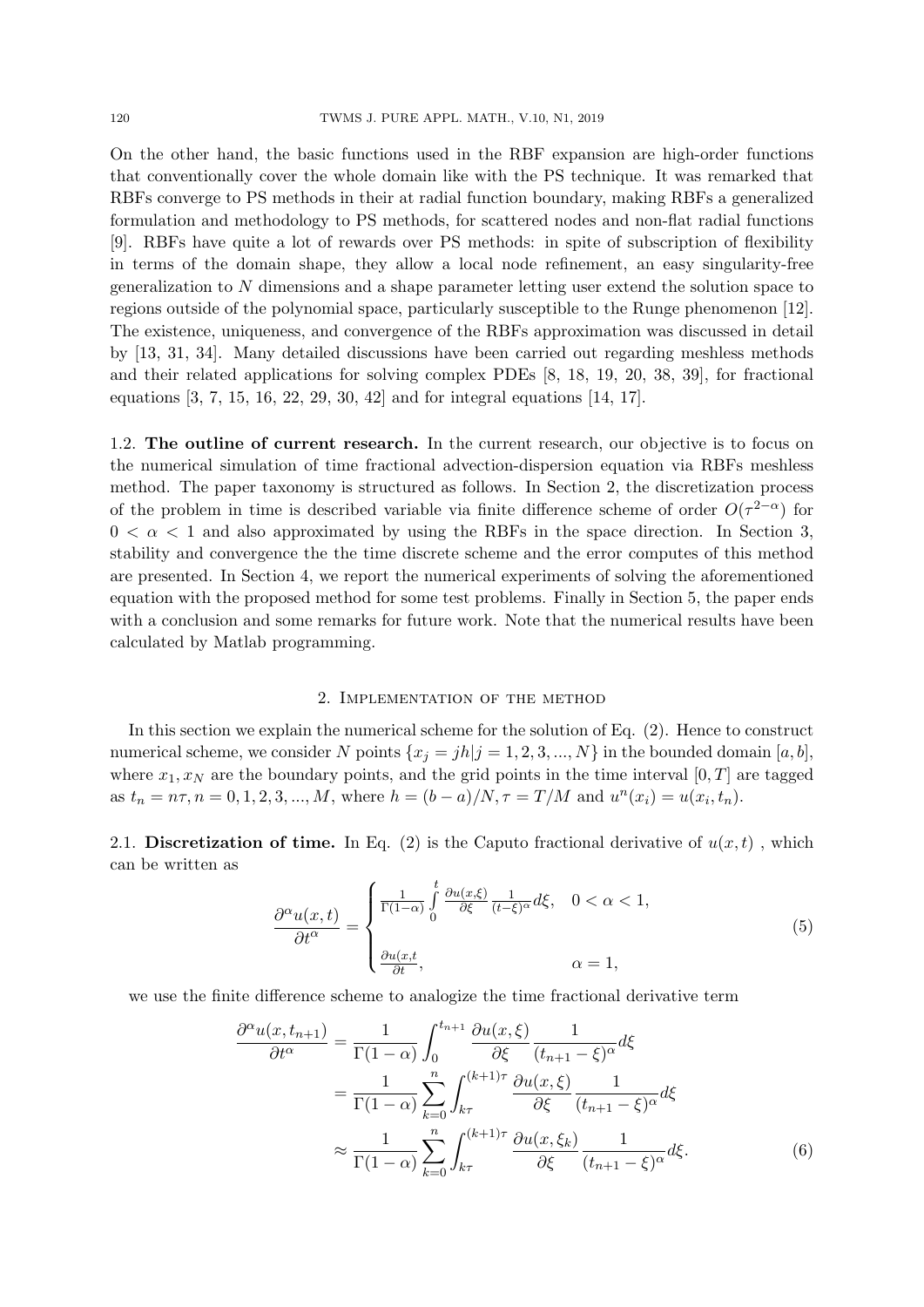Now, the first order time derivative taking into account the forward difference formula can be approximated:

$$
\frac{\partial u(x,\xi_k)}{\partial \xi} = \frac{u(x,\xi_{k+1}) - u(x,\xi_k)}{\tau} + R_1^{k+1}(x),
$$

where  $\xi_k \in [t_k, t_{k+1}]$ . In view of Taylor's Theorem, the truncation error can be calculated as:

$$
|R_1^{k+1}(x)| \le C_1 \tau \quad or \quad R_1^{k+1} = O(\tau).
$$

Now, we obtain the following implicit discrete scheme for Eq. (6)

$$
\frac{\partial^{\alpha}u(x,t_{n+1})}{\partial t^{\alpha}} = \frac{1}{\Gamma(1-\alpha)} \sum_{k=0}^{n} \left( \frac{u(x,t_{k+1}) - u(x,t_k)}{\tau} + O(\tau) \right) \int_{k\tau}^{(k+1)\tau} \frac{1}{(t-\xi)^{\alpha}} d\xi
$$
  
\n
$$
= \frac{1}{\Gamma(1-\alpha)} \sum_{k=0}^{n} \left( \frac{u(x,t_{k+1}) - u(x,t_k)}{\tau} + O(\tau) \right) \int_{k\tau}^{(k+1)\tau} \frac{dr}{r^{\alpha}}
$$
  
\n
$$
= \begin{cases} \frac{\tau^{-\alpha}}{\Gamma(2-\alpha)} (u^{n+1} - u^n) + \frac{\tau^{-\alpha}}{\Gamma(2-\alpha)} \sum_{k=1}^{n} \left[ (k+1)^{1-\alpha} - k^{1-\alpha} \right] (u^{n+1-k} - u^{n-k}) & n \ge 1 \\ \frac{\tau^{-\alpha}}{\Gamma(2-\alpha)} (u^1 - u^0) & n = 0 \end{cases}
$$
  
\n
$$
= \begin{cases} a_0 \left[ (u^{n+1} - u^n) + \sum_{k=1}^{n} b_k (u^{n+1-k} - u^{n-k}) \right], & n \ge 1, \\ u + O(\tau^{2-\alpha}), \end{cases}
$$
 (7)

$$
= \begin{cases} 1 & n = 1 \\ a_0(u^1 - u^0), & n = 0, \end{cases} + O(\tau^{2-\alpha}),
$$

where  $a_0 = \frac{\tau^{-\alpha}}{\Gamma(2-\alpha)}$  $\frac{\tau^{-\alpha}}{\Gamma(2-\alpha)}, b_k = (k+1)^{1-\alpha} - k^{1-\alpha}, (k=0,1,...,n), u^0 = u(x,t=0) = g(x).$ 

Substituting Eq. (7) into Eq. (2), we discretize time derivative of time FADE using a classic finite difference formula with accuracy of order  $2 - \alpha$  and space derivatives between successive two time levels *n* and  $n + 1$  as:

$$
a_0 u^{n+1} - \beta_1 \nabla^2 u^{n+1} + \beta_2 \nabla u^{n+1} =
$$
  
\n
$$
\begin{cases}\na_0 \left[ u^n - \sum_{k=1}^n b_k (u^{n+1-k} - u^{n-k}) \right] + f^{n+1}, & n \ge 1, \\
a_0 u^0 + f^1, & n = 0,\n\end{cases}
$$
\n(8)

where  $\nabla$  is the gradient differential operator and  $f^{n+1} = f(x, t_{n+1}); n = 0, 1, ..., M$ . We will prove that the bound for the error  $R^{k+1}$  of semi-discrete scheme is  $O(\tau^{2-\alpha})$ . Defining  $U^k$  as the approximation of  $u^k$  and eliminating the small term  $R^{k+1}$ , then a semi-discrete scheme is achieved as follows:

$$
a_0 U^{n+1} - \beta_1 \nabla^2 U^{n+1} + \beta_2 \nabla U^{n+1} =
$$
\n
$$
\begin{cases}\na_0 \left[ U^n - \sum_{k=1}^n b_k (U^{n+1-k} - U^{n-k}) \right] + f^{n+1}, & n \ge 1, \\
a_0 U^0 + f^1, & n = 0.\n\end{cases}
$$
\n(9)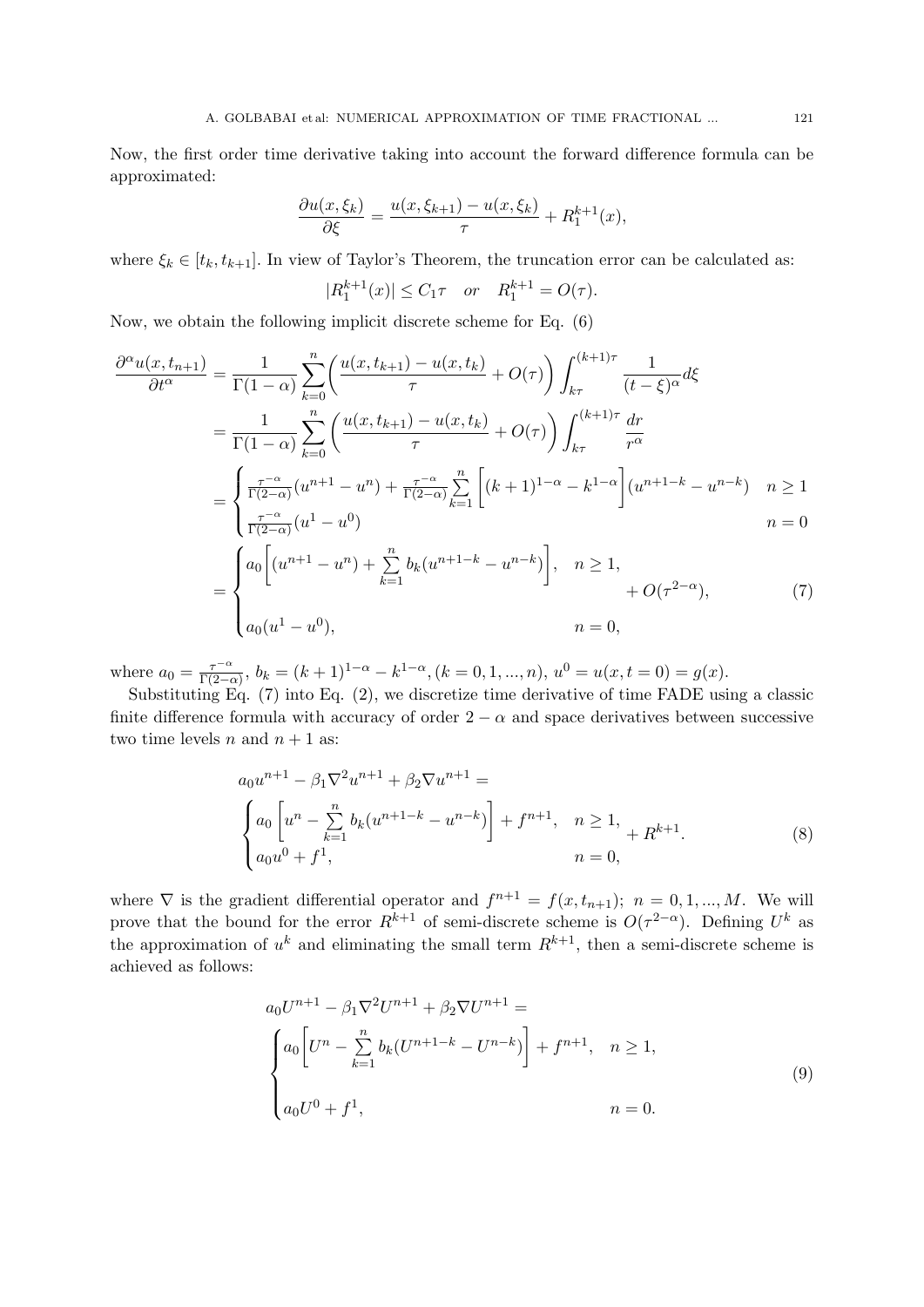2.2. **Spatial derivative discretization by RBFs approximation scheme.** In order to apply RBFs approximation scheme, we collocate *N* different points  $\{x_i | j = 1, ..., N\}$ , where  $x_1$ and *x<sub>N</sub>* are boundary points and the other  $(N-2)$  points are inner points  $\{x_j | j = 2, ..., N-1\}$ . The approximate expansion of  $u(x_i, t_n)$  at a point of interest  $\mathbf{x}_i$  is as follows:

$$
U_i^{n+1} = U(x_i, t_{n+1}) = \sum_{j=1}^{N} \lambda_j^{n+1} \phi(r_{ij}) + \lambda_N^{n+1} x_j + \lambda_{N+1}^{n+1},
$$
\n(10)

where  $\{\lambda_j^n\}$  are unknown coefficients of the  $n^{th}$  time layer  $\phi(r_{ij})$  radial basis function,  $r_{ij}$  =  $|x_i - x_j|$ . The some types of radial basis functions are generally listed in the following:

Generalized Multiquadric (GMQ)  $(c^2 + r^2)$ <sup>β</sup>,

- Inverse Multiquadric (IMQ) *<sup>√</sup>* 1  $\frac{1}{c^2+r^2}$
- Inverse Quadratic (IQ)  $(c^2 + r^2)^{-1}$ ,
- Multiquadric (MQ)  $\sqrt{c^2+r^2}$ ,

Hyperbolic secant (sech) *sech*(*cr*),

Thin Plate Spline (TPS)  $r^{2m} \log(r)$ , where constant *c* is known as the shape parameter of the RBFs for controlling the shape of functions which is found experimentally for each RBF. The appropriate choice of shape parameter is a significant duty in approximating functions by RBFs and scientists continuously have concerned about choice a good shape parameter.

Besides *N* equations resulting from collocating Eq. (10) at *N* points, additional two equations are required by the following regularization conditions

$$
\sum_{j=1}^{N} \lambda_j^{n+1} = \sum_{j=1}^{N} \lambda_j^{n+1} x_j = 0,
$$
\n(11)

Combining Eq.  $(10)$  with Eq.  $(11)$ , in a matrix form, it is to illustrate that:

$$
\{U\}^{n+1} = A\{\lambda\}^{n+1},\tag{12}
$$

where  $\{U\}^{n+1} = [U_1^{n+1}, ..., U_N^{n+1}, 0, 0]^T$  and  $\{\lambda\}^{n+1} = [\lambda_1^{n+1}, ..., \lambda_N^{n+1}]^T$  and the matrix  $A =$  $(a_{ij})_{(N+2)\times(N+2)}$  is defined by

$$
A = \left[ \begin{array}{cc} \Phi & P_{N \times 2} \\ P^T & \mathbf{0}_{2 \times 2} \end{array} \right],
$$

where  $\Phi = [\phi(r_{ij})]_{N \times N}$  and

$$
P = \left[ \begin{array}{cc} x_1 & 1 \\ \vdots & \vdots \\ x_N & 1 \end{array} \right]_{N \times 2}.
$$

Rewriting of Eq. (8) in the matrix form can be represented as follows:

$$
B\{\lambda\}^1 = \{b\}^1,\tag{13}
$$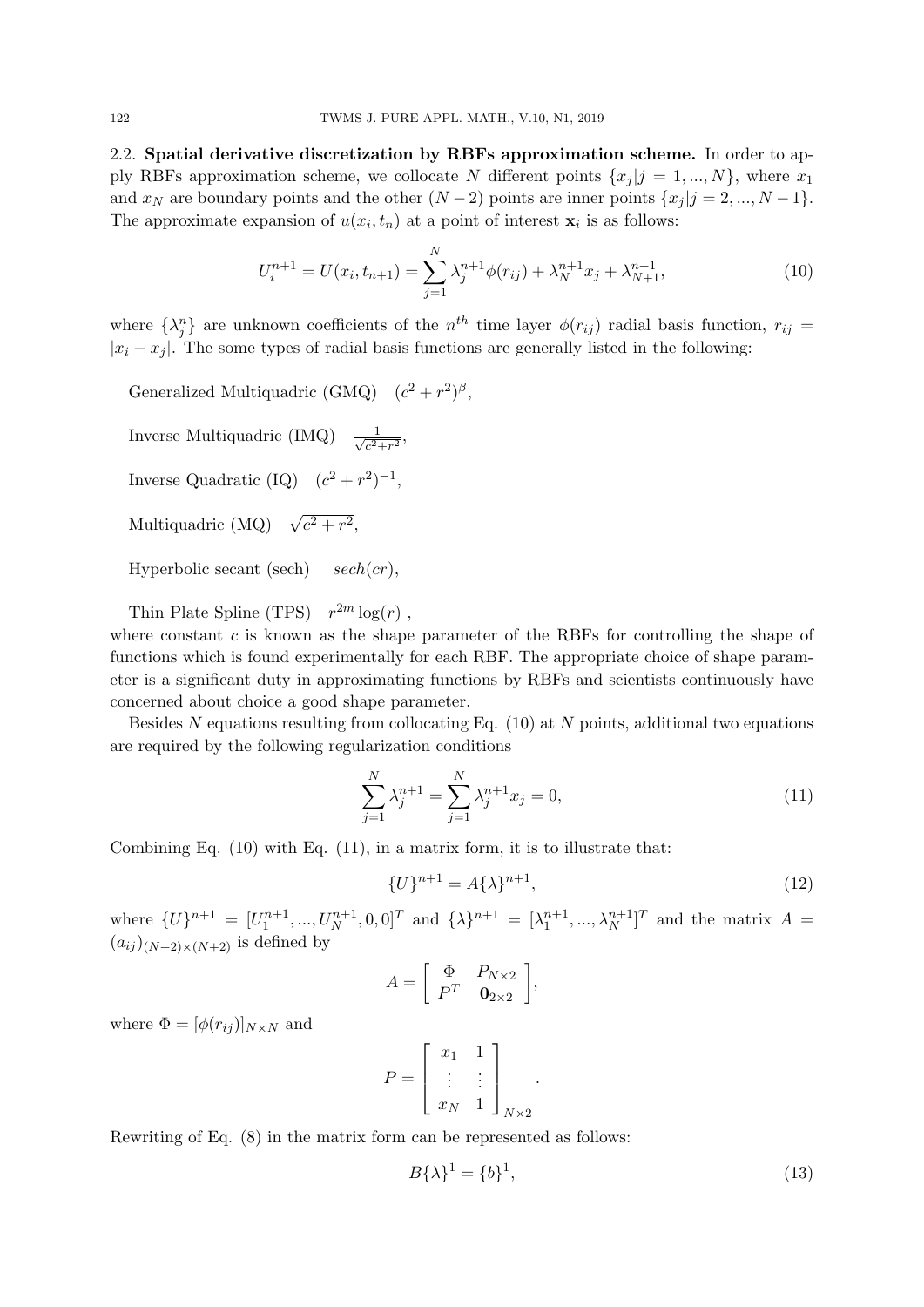in which

$$
B = \left[ \begin{array}{cc} L(\Phi) & L(P) \\ P^T & \mathbf{0} \end{array} \right]_{(N+2)\times(N+2)},\tag{14}
$$

where *L* represents an operator given by

$$
L(*) = \begin{cases} [a_0 + \beta_2 \nabla - \beta_1 \nabla^2](*) & 1 < i < N, \\ (*), & i = 1 \text{ or } N. \end{cases}
$$

and  $\{b\}^1 = [b_1^1...b_N^1, 0, 0]^T$  where  $b_1^1 = g_1^1$ ,  $b_N^1 = g_2^1$  and  $b_i^1 = a_0U_i^0 + f_i^0$ ,  $i = 2, 3, ..., N - 1$ .

Also, for  $n \geq 1$ 

$$
B\{\lambda\}^{n+1} = \{b\}^{n+1},\tag{15}
$$

 ${b}^{n+1} = [b_1^{n+1} ... b_N^{n+1}, 0, 0]^T$  are achieved by Eq. (8) as

$$
b_i^{n+1} = \begin{cases} g_1^{n+1} & i = 1, \\ a_0 \left[ U_i^n - \sum_{k=1}^n b_k (U_i^{n+1-k} - U_i^{n-k}) \right] + f_i^{n+1} & 1 < i < N, \\ g_2^{n+1} & i = N. \end{cases}
$$
(16)

After obtaining the accurate answers for the algebraic system of equations  $B\{\lambda\}^{k+1} = \{b\}^{k+1}$ at each time step, the solution can be constructed using Eq. (12).

# 3. Error estimation

First of all, we mention the following preliminary of functional analysis that shall be utilized for discretization of time variable.

3.1. **Background on functional analysis.** Let  $\Omega$  demonstrate a bounded and open domain in  $\mathbb{R}^2$  and let *dx* be the Lebesgue measure on  $\mathbb{R}^2$ . For  $p < \infty$ , we denote by  $L^p(\Omega)$  the space of the measurable functions  $u : \Omega \longrightarrow \mathbb{R}$  such that  $\int$ Ω  $|u(x)|^p dx \leq \infty$ . It is a Banach space for the norm

$$
||u||_{L^p(\Omega)} = \left(\int_{\Omega} |u(x)|^p dx\right)^{\frac{1}{p}}.
$$

The space  $L^p(\Omega)$  is a Hilbert space with the inner product

$$
(u,v)=\smallint_{\Omega}u(x)v(x)dx,
$$

and norm in  $L^2$ ,

$$
||v|| = [(v, v)]^{\frac{1}{2}} = \left[\int_{\Omega} v(x)v(x)dx\right]^{\frac{1}{2}}.
$$

Also we assume that  $\Omega$  is an open domain in  $\mathbb{R}^d$ ,  $\gamma = (\gamma_1, ..., \gamma_d)$  is a *d*-tuple of nonnegative integers and  $|\gamma| = \sum_{n=1}^p$ *i*=1  $\gamma_i$ . Accordingly, we put

$$
D^{\gamma}v = \frac{\partial^{|\gamma|}v}{\partial x_1^{\gamma}\partial x_2^{\gamma}...\partial x_d^{\gamma}}.
$$

In this regard, one can obtain:

$$
H^{1}(\Omega) = \{ v \in L^{2}(\Omega), \frac{dv}{dx} \in L^{2}(\Omega) \},
$$
  

$$
H_{0}^{1}(\Omega) = \{ v \in H^{1}(\Omega), v|_{\partial(\Omega)} = 0 \},
$$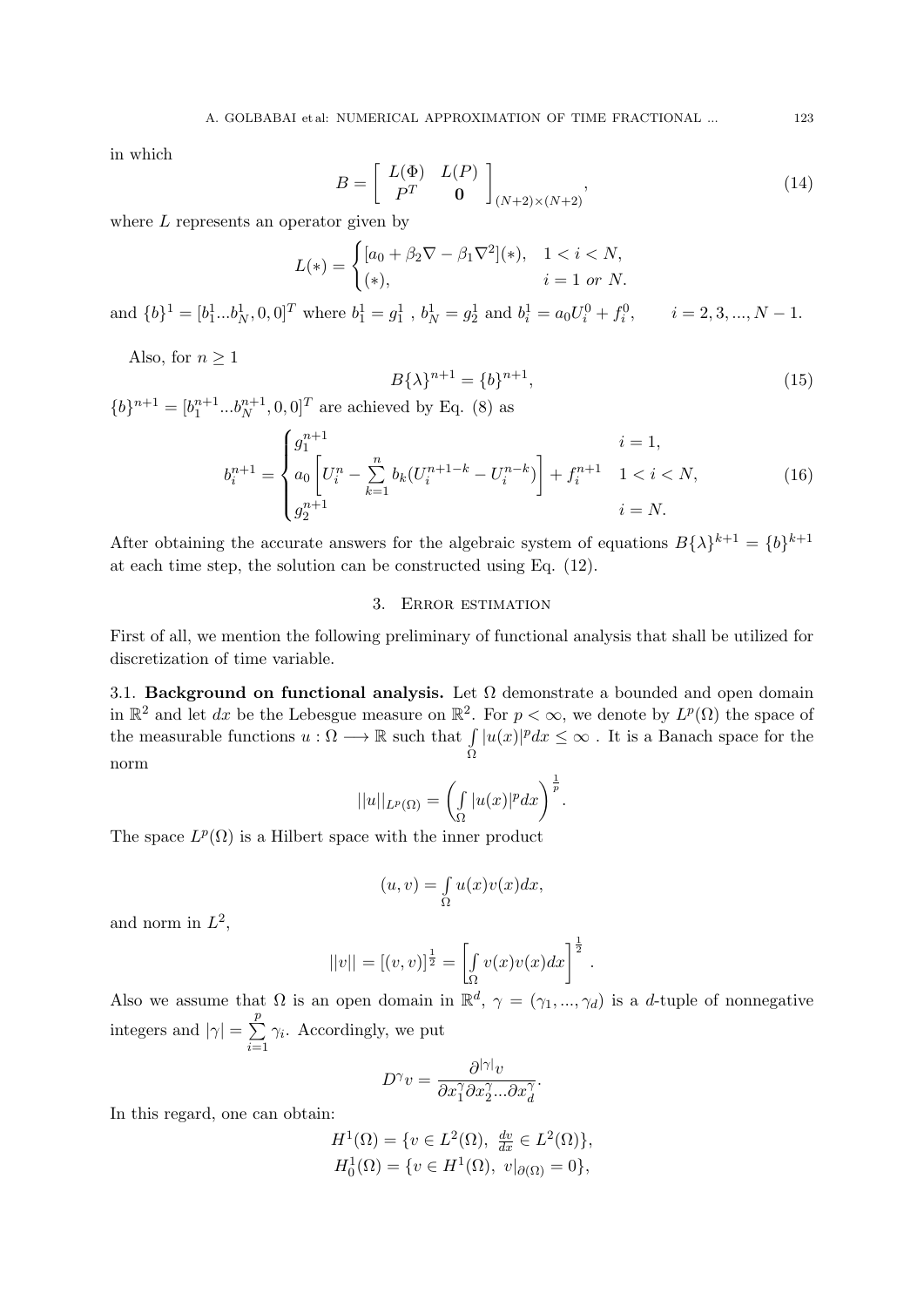$H^m(\Omega) = \{v \in L^2(\Omega),\ D^\gamma v \in L^2(\Omega) \text{ for all positive integer} |\gamma| \leq m\}.$ 

The definition of inner product in Hilbert space is below as:

$$
(u,v)_m = \sum_{|\gamma| \le m} \int D^{\gamma} u(x) D^{\gamma} v(x) dx,
$$

which induces the norm

$$
||u||_{H^m(\Omega)} = \left(\sum_{|\gamma| \le m} ||D^{\gamma}u||^2_{L^2(\Omega)}\right)^{\frac{1}{2}}.
$$

The Sobolev space  $W^{1,p}(I)$  is defined to be

$$
W^{1,p}(I) = \{ u \in L^p(I); \ \exists g \in L^P(I) : \int_I u \varphi' = \int_I g \varphi', \forall \varphi \in C^1(I) \}.
$$

Also, in this paper, we introduce the following inner product and the associated energy norms in  $L^2$  and  $H^1$ 

$$
||v|| = (v, v)^{1/2}, \quad ||v||_1 = (v, v)_1^{1/2}, \quad |v|_1 = (\frac{\partial v}{\partial x}, \frac{\partial v}{\partial x})^{1/2}.
$$

by inner products of  $L^2(\Omega)$  and  $H^1(\Omega)$ 

$$
(u, v) = \int u(x)v(x)dx, \qquad (u, v)_1 = (u, v) + \left(\frac{\partial u}{\partial x}, \frac{\partial v}{\partial x}\right),
$$

respectively.

3.2. **Stability and convergence.** In this section, the stability and convergence of the proposed numerical solution will be described. The equation (9) can be restated according to below expression:

$$
U^{k+1} - \mu_1 \nabla^2 U^{k+1} - \mu_2 \nabla U^{k+1} = (1 - b_1)U^k + \sum_{j=1}^k (b_j - b_{j+1})U^{k-j} + b_k U^0 + F^{k+1} \,, \tag{17}
$$

where  $\mu_1 = \frac{\Gamma(2-\alpha)}{\tau^{\alpha}}\beta_1$ ,  $\mu_2 = -\frac{\Gamma(2-\alpha)}{\tau^{\alpha}}\beta_2$ ,  $F = \frac{\Gamma(2-\alpha)}{\tau^{\alpha}}f$ . Firstly, we state the following three lemmas for discretization of the time fractional derivative [41, 26].

**Lemma 3.1.** *Let*  $g(t) \in C^2[0, t_k]$  *and*  $0 < \alpha < 1$  *then* 

$$
\left| \frac{1}{\Gamma(1-\alpha)} \int_0^{t_k} \frac{g(t)}{(x-t)^{\alpha}} dt - \frac{\tau^{-\alpha}}{\Gamma(2-\alpha)} \left[ (1-b_0)g(t_k) + \sum_{j=1}^{k-1} (b_{k-j-1} - b_{k-j})g(t_j) + b_{k-1})g(t_0) \right] \right|
$$
  

$$
\leq \frac{1}{\Gamma(2-\alpha)} \left[ \frac{1-\alpha}{12} + \frac{2^{2-\alpha}}{2-\alpha} - (1+2^{-\alpha}) \right] \max_{0 \leq t \leq t_k} |g''(t)| \tau^{2-\alpha},
$$

*where*  $b_j = (j + 1)^{1-\alpha} - j^{1-\alpha}$ .

**Lemma 3.2.** *The coefficients*  $b_j$  ( $j = 0, 1, 2, ...$ ) *defined by* (7) *fulfills the following:* 

- *• b*<sup>0</sup> = 1*, b<sup>j</sup> >* 0*, j* = 0*,* 1*,* 2*, ...., b<sup>n</sup> →* 0 *as n → ∞*;
- *• we have*

$$
b_j > b_{j+1}, \ j = 0, 1, 2, \dots;
$$
  
\n
$$
\sum_{j=0}^{k-1} (b_{j+1} - b_j) + b_k = (1 - b_1) + \sum_{j=1}^{k-1} (b_{j+1} - b_j) + b_k = 1;
$$

*• there exists a positive constant C >* 0 *such that:*

$$
\tau < Cb_j\tau^{\alpha}, \ j = 0, 1, 2, \dots.
$$

*Proof.* It is straightforward from the definition  $b_j = (j + 1)^{1-\alpha} - j^{1-\alpha}$ , where  $0 < \alpha < 1$ .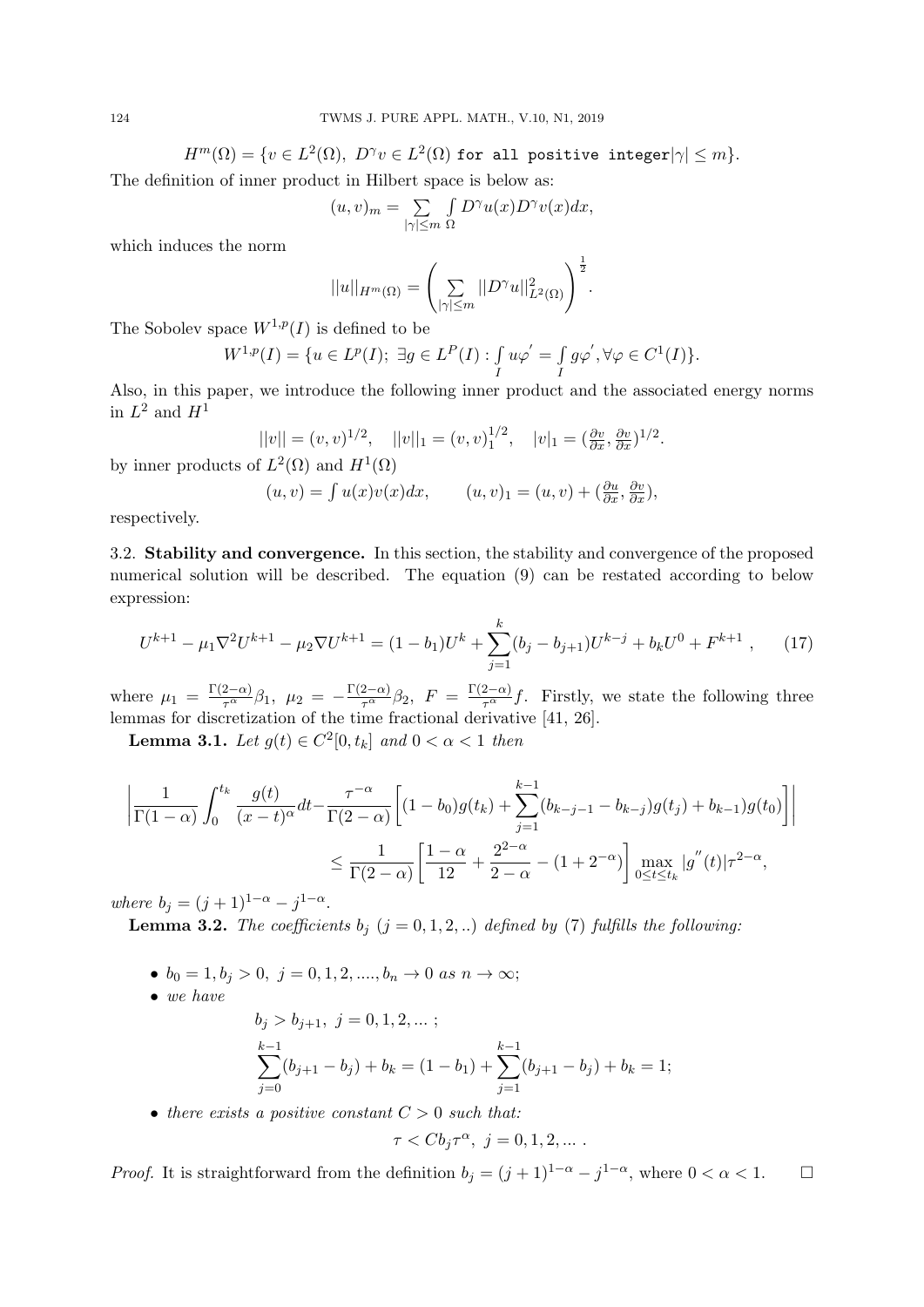**Lemma 3.3.** *If*  $U^k(x) \in H^1(\Omega)$  *k* = 0, 1, ..., *M is the solution of Eq.* (17)*, then* 

$$
||U^k|| \le ||U^0|| + b_{k-1}^{-1} \max_{0 \le l \le M} ||F^l||.
$$

*Proof.* We proceed the result by the principle of mathematical induction on k as the counter of induction. If  $k = 0$ , we have

$$
U^{1} = \mu_{1} \nabla^{2} U^{1} + \mu_{2} \nabla U^{1} + U^{0} + F^{1} . \qquad (18)
$$

We multiply above equation by  $U^1$  and integrate on  $\Omega$ ,

$$
||U^1||^2 - \mu_1(\nabla^2 U^1, U^1) - \mu_2(\nabla U^1, U^1) = (U^0, U^1) + (F^1, U^1).
$$

Considering the Cauchy-Schwarz inequality and  $U^k(x) \in H^1(\Omega)$ , we easily get

$$
||U^1|| \le ||U^0|| + ||F^1|| \le ||U^0|| + \max_{0 \le l \le M} ||F^l||,
$$

the result is trivially true. Suppose the theorem is true for all *j*

$$
||U^j|| \le ||U^0|| + b_{j-1}^{-1} \max_{0 \le l \le M} ||F^l||, \quad j = 1, 2, ..., k. \tag{19}
$$

Multiplying Eq. (17) by  $U^{k+1}$  and integrating on  $\Omega$ , one obtains

$$
||U^{k+1}||^2 - \mu_1(\nabla^2 U^{k+1}, U^{k+1}) - \mu_2(\nabla U^{k+1}, U^{k+1})
$$
  
=  $(1 - b_1)(U^k, U^{k+1}) + \sum_{j=1}^k (b_j - b_{j+1})U^{k-j} + b_k(U^0, U^{k+1}) + (F^{k+1}, U^{k+1}).$ 

By means of the Cauchy-Schwarz inequality,  $U^k(x) \in H^1(\Omega)$  and  $b_{j+1} < b_j < 1$ , it leads that

$$
||U^{k+1}|| \le (1 - b_1)||U^k|| + \sum_{j=1}^k (b_j - b_{j+1})||U^{k-j}|| + b_k||U^0|| + ||F^{k+1}||.
$$
 (20)

Using Eq. (19), the last expression can be written as follows

$$
||U^j|| \le ||U^0|| + b_{j-1}^{-1} \max_{0 \le l \le M} ||F^l|| \le ||U^j|| + b_j^{-1} \max_{0 \le l \le M} ||F^l||. \tag{21}
$$

Regarding Lemma 3.2, we get  $b_j < b_i < 1$ ;  $1 \leq i \leq j$  and easily it results

$$
(1 - b_1)||U^k|| + \sum_{j=1}^k (b_j - b_{j+1})||U^{k-j}|| = \sum_{j=0}^{k-1} (b_j - b_{j+1})||U^{k-j}||
$$
  
\n
$$
\leq \sum_{j=0}^{k-1} (b_j - b_{j+1}) \left[||U^0|| + b_{k-j-1}^{-1} \max_{0 \leq l \leq M}||F^l||\right]
$$
  
\n
$$
\leq (1 - b_k)||U^0|| + (1 - b_k)b_k^{-1} \max_{0 \leq l \leq M}||F^l||
$$
  
\n
$$
= (1 - b_k)||U^0|| + (b_k^{-1} - 1) \max_{0 \leq l \leq M}||F^l||.
$$
 (22)

Therefore, in view of Eqs.  $(20)-(22)$ , the following inequality is achieved

$$
||U^{k+1}|| \le ||U^0|| + b_{k-1}^{-1} \max_{0 \le l \le M} ||F^l||.
$$

Induction completes the proof of the lemma.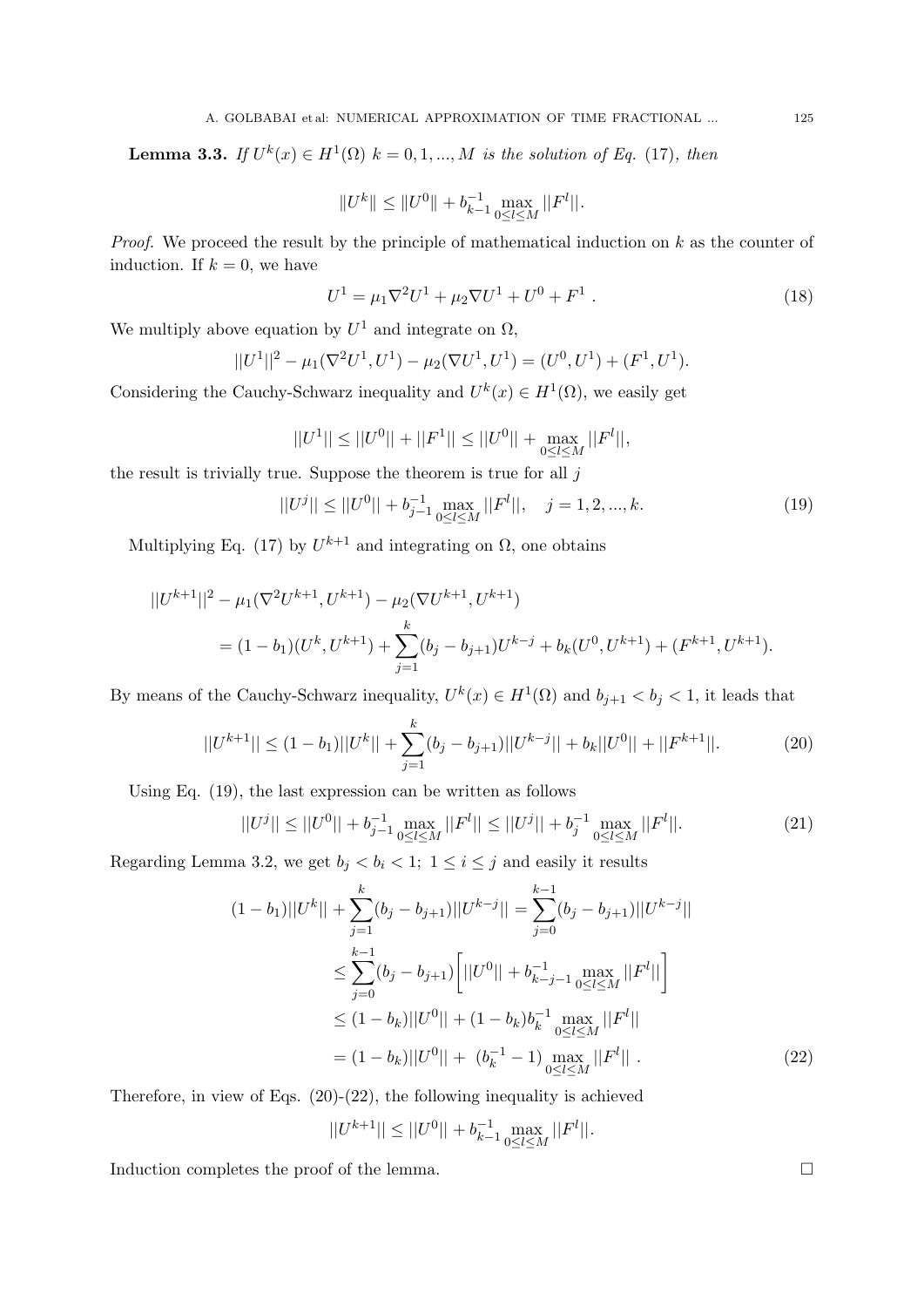**Theorem 3.1.** *The fractional implicit numerical method defined by Eq.* (17) *is un-conditionally stable.*

*Proof.* Let  $\hat{U}^k(x)$ ;  $k = 1, ..., M$ , be the solution of the method (17) with the initial condition  $\hat{U}^0 = U(x,0)$ , then the error  $\varepsilon^k = U^k(x) - \hat{U}^k(x)$  fulfills

$$
\varepsilon^{k+1} - \mu_1 \nabla^2 \varepsilon^{k+1} + \mu_2 \nabla \varepsilon^{k+1} = (1 - b_1) \varepsilon^k + \sum_{j=1}^k (b_j - b_{j+1}) \varepsilon^{k-j} + b_k \varepsilon^0 + F^{k+1},
$$

and  $\varepsilon^{k+1}$  | $\partial\Omega = 0$ . Now recalling Lemma 3.3., it can be easily shown that

$$
\|\varepsilon^k\| \le \|\varepsilon^0\|, \ k = 1, ..., M.
$$

The proof is completed.  $\Box$ 

**Theorem 3.2.** Suppose that  $\{u(x,t_k)\}_{k=1}^M$  is the exact solution of Eqs. (2)-(4) and  $\{U^k(x)\}_{k=1}^M$ *be the time-discrete solution of Eq.*(17) *with initial condition*  $U^0(x) = u(x,0)$ *. Then we have the following error estimate,*

$$
||u(x,t_k) - U^k(x)|| \leq C\tau^{2-\alpha},
$$

where *C* is a positive constant.

*Proof.* First of all, we define  $\xi^k = u(x, t_k) - U^k(x)$  at  $t = t_k$ ;  $k = 1, 2, M$ . Now, by subtracting Eq.(8) from Eq.(9) lead to

$$
\xi^{k+1} - \mu_1 \nabla^2 \xi^{k+1} + \mu_2 \nabla \xi^{k+1} = \xi^k - \sum_{j=1}^k b_j (\xi^{k+1-j} - \xi^{k-j}) + R^{k+1},
$$

 $\xi^0(x) = 0$  and  $\xi^0(x)|_{\partial\Omega} = 0$ . By using Lemma 3.3., it is quite evident that

$$
||\xi^k|| \le b_{k-1}^{-1} \max_{0 \le l \le M} ||R^l|| \le b_{k-1}^{-1} \tau^2,
$$

Because  $b_{k-}^{-1}$  $\frac{-1}{k-1} \tau^{\alpha}$  is bounded [28], thus we result

$$
||\xi^{k}|| = ||u(x, t_{k}) - U^{k}(x)|| \leq C\tau^{2-\alpha},
$$

and the proof is finished.  $\square$ 

### 4. Numerical experiments

In this section to demonstrate the effectiveness of our approach, we current the numerical results of the suggested approach. We tested the accurateness and stability of the method defined in this paper by doing the aforesaid numerical method for different values of *h*, *τ* and *c*. To check the accuracy of method, we compute the following error norm:

$$
L_{\infty} = \max_{1 \le j \le M-1} |U(x_j, T) - u(x_j, T)|.
$$

The computational orders (denoted by *C*1-Order and *C*2-Order) in time variable and in space variable respectively can be evaluated as below

$$
C_1 - order = \frac{\log(\frac{E_1}{E_2})}{\log(\frac{\tau_1}{\tau_2})},
$$
  
\n
$$
C_2 - order = \log_2\left(\frac{||L_\infty(16\tau, 2h)||}{||L_\infty(\tau, h)||}\right),
$$

in which  $E_i$  is the error value that corresponds to grid with mesh size  $\tau_i$  [35, 4].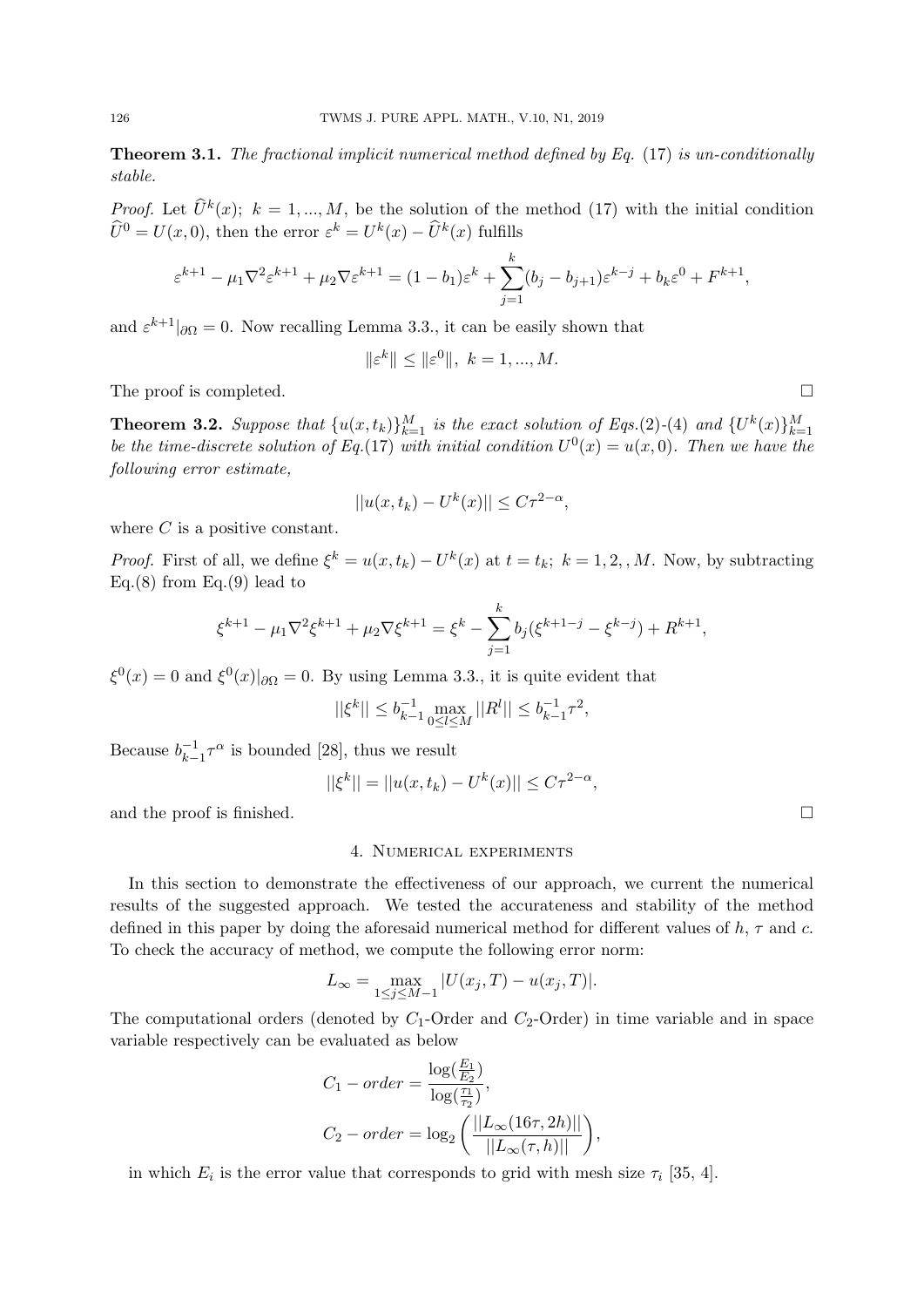**Example 4.1.** *Consider the following non-homogeneous FADE*

$$
\frac{\partial^{\alpha}u(x,t)}{\partial t^{\alpha}} = \frac{\partial^2 u(x,t)}{\partial x^2} - \frac{\partial u(x,t)}{\partial x} + f(x,t), \quad x \in [0,1], \quad 0 \le t \le T, \quad 0 < \alpha < 1,
$$

*in which*  $f(x,t) = \frac{t^{1-\alpha}}{\Gamma(2-\alpha)}$  $\frac{t^{1-\alpha}}{\Gamma(2-\alpha)}\sin(x) + t[\sin(x) + \cos(x)].$  The analytic solution of the above problem *is given by*  $u(x,t) = t \sin(x)$  [35].

The initial and boundary conditions can be achieved from the analytic solution. We solve this example with the method presented in this paper with several values of  $h$ ,  $\tau$ , for  $a = 0$ ,  $b = 1$ , *c* at final time  $T = 1$ . The  $L_{\infty}$  error,  $C_1$ -order and  $C_2$ -order of applied method are shown in Tables 2 and 3. Based on detailed comparisons in Table 2, we conclude that the convergence order in time is 2 *−* 0*.*2 = 1*.*8 or 2 *−* 0*.*7 = 1*.*3. Also, in view of Table 3, we conclude that the convergence order of our proposed numerical approach in space is good agreemente with [35]. Figure 1 displays the numerical solution of Example 4.1. using MQ with  $c = 0.5$ .

Table 2. Errors and computational orders obtained for Example 4.1. with *h* = 0*.*1 and MQ-RBF.

| $\tau$ | $\alpha=0.2$                     |                |              | $\alpha=0.7$            |                |              |
|--------|----------------------------------|----------------|--------------|-------------------------|----------------|--------------|
|        | $L_{\infty}$                     | $\mathfrak{c}$ | $C_1$ -order | $L_{\infty}$            | $\mathfrak{c}$ | $C_1$ -order |
| 1/10   | $2.3610 \times 10^{-3}$          | 0.50           | $\sim$       | $1.6240 \times 10^{-2}$ | 0.65           |              |
| 1/20   | $7.2306 \times 10^{-4}$          | 0.55           | 1.7073       | $6.5437 \times 10^{-3}$ | 0.52           | 1.3141       |
| 1/40   | $2.1852 \times 10^{-4}$          | 0.65           | 1.7264       | $2.6312 \times 10^{-3}$ | 0.68           | 1.3144       |
| 1/80   | $6.7150 \times 10^{-5}$          | 0.90           | 1.7023       | $1.0467 \times 10^{-3}$ | 0.75           | 1.3299       |
| 1/160  | $2.0148 \times 10^{-5}$          | 0.95           | 1.7368       | $4.1838 \times 10^{-4}$ | 0.95           | 1.3230       |
| 1/320  | 6.1053 $\times$ 10 <sup>-6</sup> | 1.00           | 1.7225       | $1.6572 \times 10^{-4}$ | 1.00           | 1.3361       |
|        |                                  |                |              |                         |                |              |
| TCO    |                                  |                | 1.8          |                         |                | 1.3          |

Table 3. Errors and computational orders obtained for Example 4.1. with  $c = 0.5$  and MQ-RBF .

| h.   | $\tau$ | $\alpha = 0.2$         |              | $\alpha = 0.7$         |              |
|------|--------|------------------------|--------------|------------------------|--------------|
|      |        | $L_{\infty}$           | $C_2$ -order | $L_{\infty}$           | $C_2$ -order |
| 1/4  | 1/4    | $8.246 \times 10^{-2}$ |              | $6.473 \times 10^{-2}$ |              |
| 1/8  | 1/64   | $3.632 \times 10^{-3}$ | 4.5049       | $3.689 \times 10^{-3}$ | 4.4636       |
| 1/16 | 1/1024 | $1.536 \times 10^{-4}$ | 4.5635       | $8.019 \times 10^{-5}$ | 4.3820       |
| 1/8  | 1/8    | $4.161 \times 10^{-2}$ |              | $1.296 \times 10^{-2}$ |              |
| 1/16 | 1/128  | $2.689 \times 10^{-3}$ | 3.9518       | $3.541 \times 10^{-4}$ | 5.1938       |



Figure 1. Numerical solution of Example 4.1. with  $\alpha = 0.7$ ,  $\tau = 0.001$  and  $h = 0.01$ .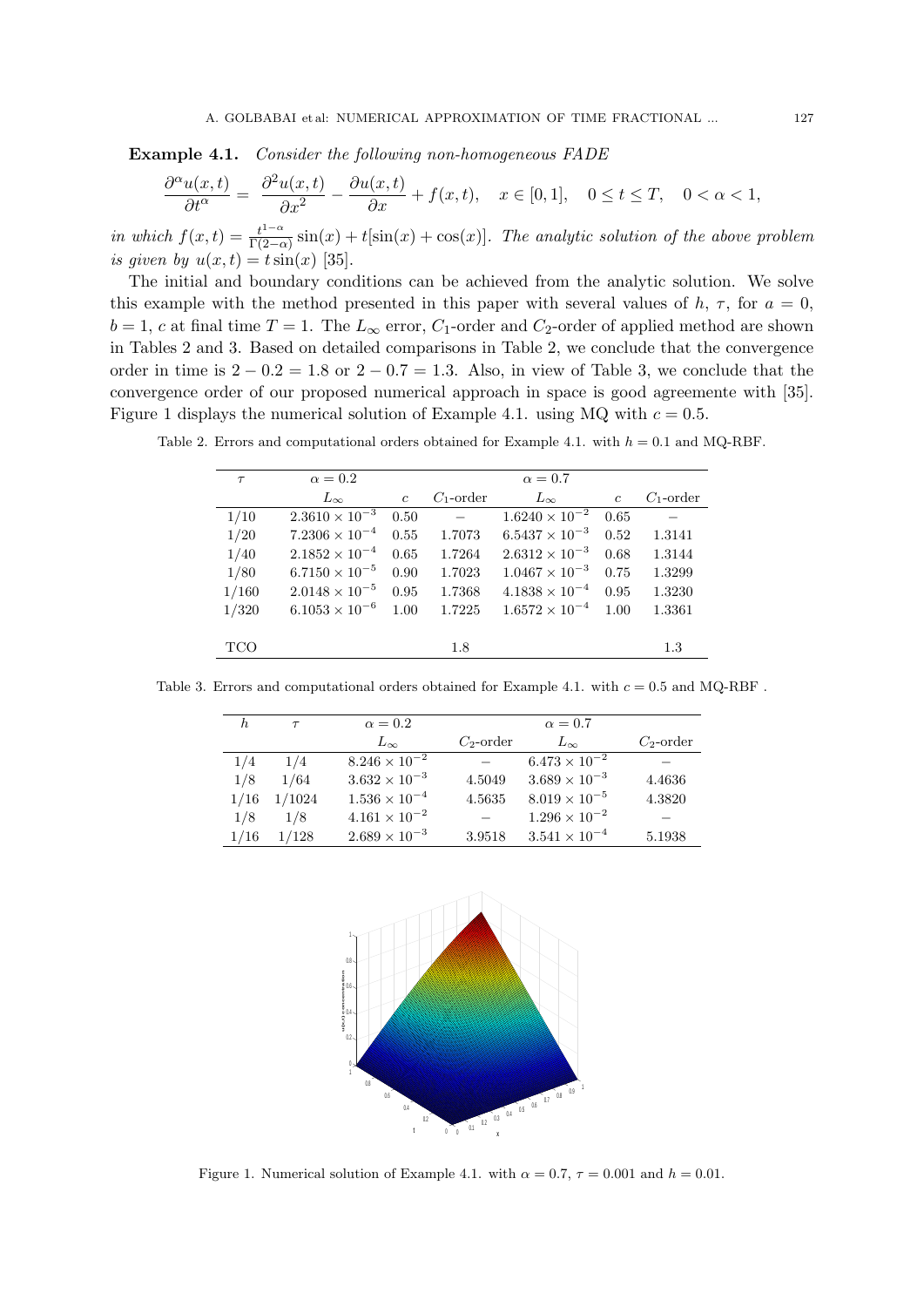**Example 4.2.** *Now, we consider the following non-homogeneous FADE,*

$$
\frac{\partial^{\alpha} u(x,t)}{\partial t^{\alpha}} = \frac{\partial^2 u(x,t)}{\partial x^2} - \frac{\partial u(x,t)}{\partial x} + f(x,t), \qquad x \in [0,1], \quad 0 \le t \le T,
$$

subject to the initial condition  $u(x, 0) = 0$ ,  $f(x,t) = 2x - 2 + \frac{2}{\sqrt{2}}$ *π √ t* with  $\alpha = 0.5$ . Then the analytic solution of this example is  $u(x,t) = x^2 + t$ . The initial and boundary conditions can be achieved from the analytic solution. We solve this example with the method presented in this paper with several values of *h*,  $\tau$ , for  $a = 0$ ,  $b = 1$ ,  $c$  at final time  $T = 1$ . The  $L_{\infty}$  error and *C*1-order of applied method are shown in Table 4 Based on detailed comparisons in Table 4, we conclude that the convergence order in time is  $2 - 0.5 = 1.5$ . Table 5 displays the comparison between errors obtained for MQ, IQ and GA RBFs with  $h = 0$ . and  $\alpha = 0.5$  for Example 4.2. Figure 2 shows the numerical solution of Example 4.2. using MQ with  $c = 0.65$ .

Table 4. Errors and computational orders obtained for Eample 4.2. with  $h = 0.1$  and MQ-RBF.

| $\tau$     | MQ                      |            |              |
|------------|-------------------------|------------|--------------|
|            | $L_{\infty}$            | $\epsilon$ | $C_1$ -order |
| 1/10       | $2.3746 \times 10^{-3}$ | 0.65       |              |
| 1/20       | $8.5153 \times 10^{-4}$ | 0.50       | 1.4778       |
| 1/40       | $3.0195 \times 10^{-4}$ | 0.75       | 1.4959       |
| 1/80       | $1.0457 \times 10^{-5}$ | 0.90       | 1.5306       |
| 1/160      | $1.2075 \times 10^{-6}$ | 1.00       | 1.5617       |
|            |                         |            |              |
| <b>TCO</b> |                         |            | 1.5          |
|            |                         |            |              |

Table 5. Comparison between errors obtained for different RBFs with  $h = 0.1$  and  $\alpha = 0.5$  for Example 4.2.

| $\tau$ | MQ.                                                                                                |                | IQ.          |                | GA           |                |
|--------|----------------------------------------------------------------------------------------------------|----------------|--------------|----------------|--------------|----------------|
|        | $L_{\infty}$                                                                                       | $\overline{c}$ | $L_{\infty}$ | $\overline{c}$ | $L_{\infty}$ | $\mathfrak{c}$ |
| 1/10   | $4.7498 \times 10^{-3}$ 0.50 $5.2461 \times 10^{-3}$ 0.5 $5.3673 \times 10^{-2}$                   |                |              |                |              | 6.5            |
| 1/20   | $2.6432 \times 10^{-3}$ 0.50 $2.8147 \times 10^{-3}$ 0.5 $2.8573 \times 10^{-4}$ 6.5               |                |              |                |              |                |
| 1/40   | $1.7483 \times 10^{-3}$ $0.50$ $1.3498 \times 10^{-3}$ $0.5$ $1.5268 \times 10^{-4}$ 6.5           |                |              |                |              |                |
|        | $1/60$ $1.4316 \times 10^{-4}$ $0.50$ $2.7498 \times 10^{-4}$ $0.5$ $2.7561 \times 10^{-4}$ 6.0    |                |              |                |              |                |
|        | $1/80$ $1.1387 \times 10^{-4}$ $0.50$ $1.2642 \times 10^{-4}$ $0.5$ $1.4791 \times 10^{-4}$ 6.0    |                |              |                |              |                |
|        | $1/100$ $4.8145 \times 10^{-5}$ $0.50$ $5.6233 \times 10^{-5}$ $0.5$ $5.6233 \times 10^{-5}$ $5.5$ |                |              |                |              |                |



Figure 2. Numerical solution of Example 4.2. with  $\alpha = 0.5$ ,  $\tau = 0.001$  and  $h = 0.01$ .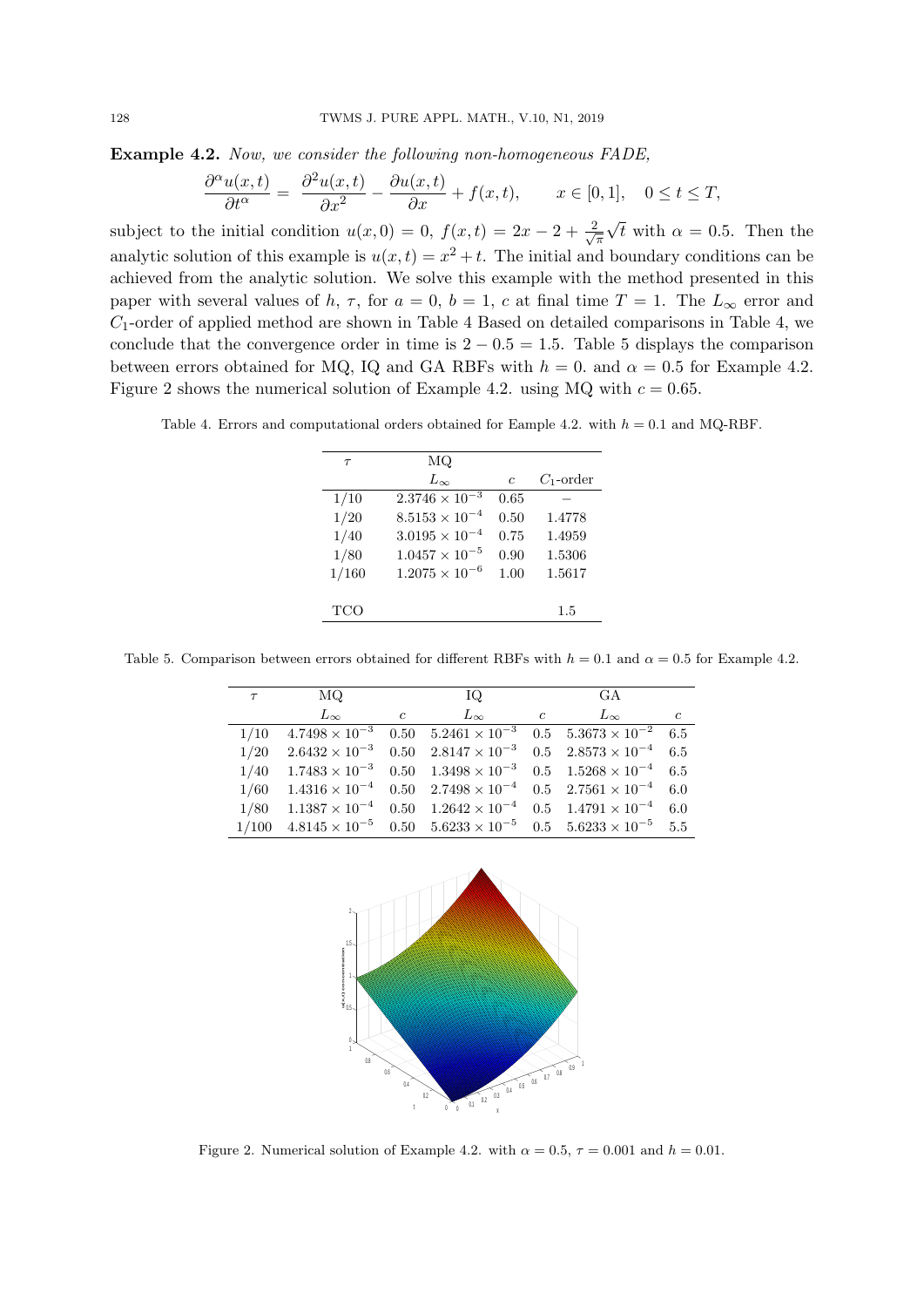# 5. Conclusion

In the research, an attempt was made to develop an implicit meshless approach based on the RBF for numerical simulation of time FADEs, which is a category of fractional partial differential equation (FPDE). The stability and also convergence of the proposed meshless approach are assessed hypothetically and mathematically. Numerous numerical instances with different problem domains are utilized to investigate the developed meshless model accuracy and effectiveness. As can be inferred from mentioned investigations, the convergence order of this current method concerning to time is  $O(\tau^{2-\alpha})$ . All in all, the current meshless formulation is very operative for modeling and simulation of fractional differential equations, and it has well prospective to advance a robust simulation tool for problems in engineering and science which are governed by the numerous types of fractional differential equations. In the future studies, we will focus on problems with much more complexity.

#### **ACKNOWLEDGMENTS**

The authors are grateful to the reviewers for their valuable comments and suggestions. The authors are also very much thankful to the Editor-in-Chief, Professor Aliev Fikret for his pursuances.

### **REFERENCES**

- [1] Benson, D.A., Wheatcraft, S.W., Meerschaert, M.M, (2000), Application of a fractional advection-dispersion equation, Water Resources Research, 36(6), pp.1403–1412.
- [2] Bromly, M., Hinz, C, (2004), Non-fickian transport in homogeneous unsaturated repacked sand, Water Resources Research, 40(7).
- [3] Chen, W., Ye, L., Sun, H., (2010), Fractional diffusion equations by the kansa method, Computers & Mathematics with Applications, 59(5), pp.1614–1620.
- [4] Cui, M., (2009), Compact finite difference method for the fractional diffusion equation, Journal of Computational Physics, 228(20), pp.7792–7804.
- [5] Dehghan, M., (1999), Fully implicit finite differences methods for two-dimensional diffusion with a non-local boundary condition, Journal of Computational and Applied Mathematics, 106(2), pp.255–269.
- [6] Dehghan, M., (2002), Fully explicit finite-difference methods for two-dimensional diffusion with an integral condition, Nonlinear Analysis, 48(5), pp.637–650.
- [7] Dehghan, M., Abbaszadeh, M., Mohebbi, A., (2015), An implicit RBF meshless approach for solving the time fractional nonlinear sine-gordon and klein–gordon equations, Engineering Analysis with Boundary Elements, 50, pp.412–434.
- [8] Dehghan, M., Shokri, A., (2008), A numerical method for solution of the two-dimensional sine-gordon equation using the radial basis functions, Mathematics and Computers in Simulation, 79(3), pp.700–715.
- [9] Driscoll, T.A., Fornberg, B., (2002), Interpolation in the limit of increasingly flat radial basis functions, Computers & Mathematics with Applications, 43(3-5), pp.413–422.
- [10] El-Sayed, A., Behiry, S., Raslan, W, (2010), Adomians decomposition method for solving an intermediate fractional advection–dispersion equation, Computers & Mathematics with Applications, 59(5), pp.1759–1765.
- [11] Fischer, H., List, E., Koh, R., Imberger, J., Brooks, N.H., (1979), Mixing in Inland and Coastal Waters, New York-London-Toronto-Sydney-San Francisco: Academic Press, 483p.
- [12] Fornberg, B., Zuev, J., (2007), The runge phenomenon and spatially variable shape parameters in RBF interpolation, Computers & Mathematics with Applications, 54(3), pp.379–398.
- [13] Franke, C., Schaback, R., (1998), Convergence order estimates of meshless collocation methods using radial basis functions, Advances in Computational Mathematics, 8(4), pp.381–399 .
- [14] Golbabai, A., Mammadov, M., Seifollahi, S., (2009), Solving a system of nonlinear integral equations by an RBF network, Computers & Mathematics with Applications, 57(10), pp.1651–1658.
- [15] Golbabai, A., and Nikan, O., (2015), A Meshless method for numerical solution of fractional differential equations, Caspian Journal of Mathematical Sciences, 4(1), pp.1–8.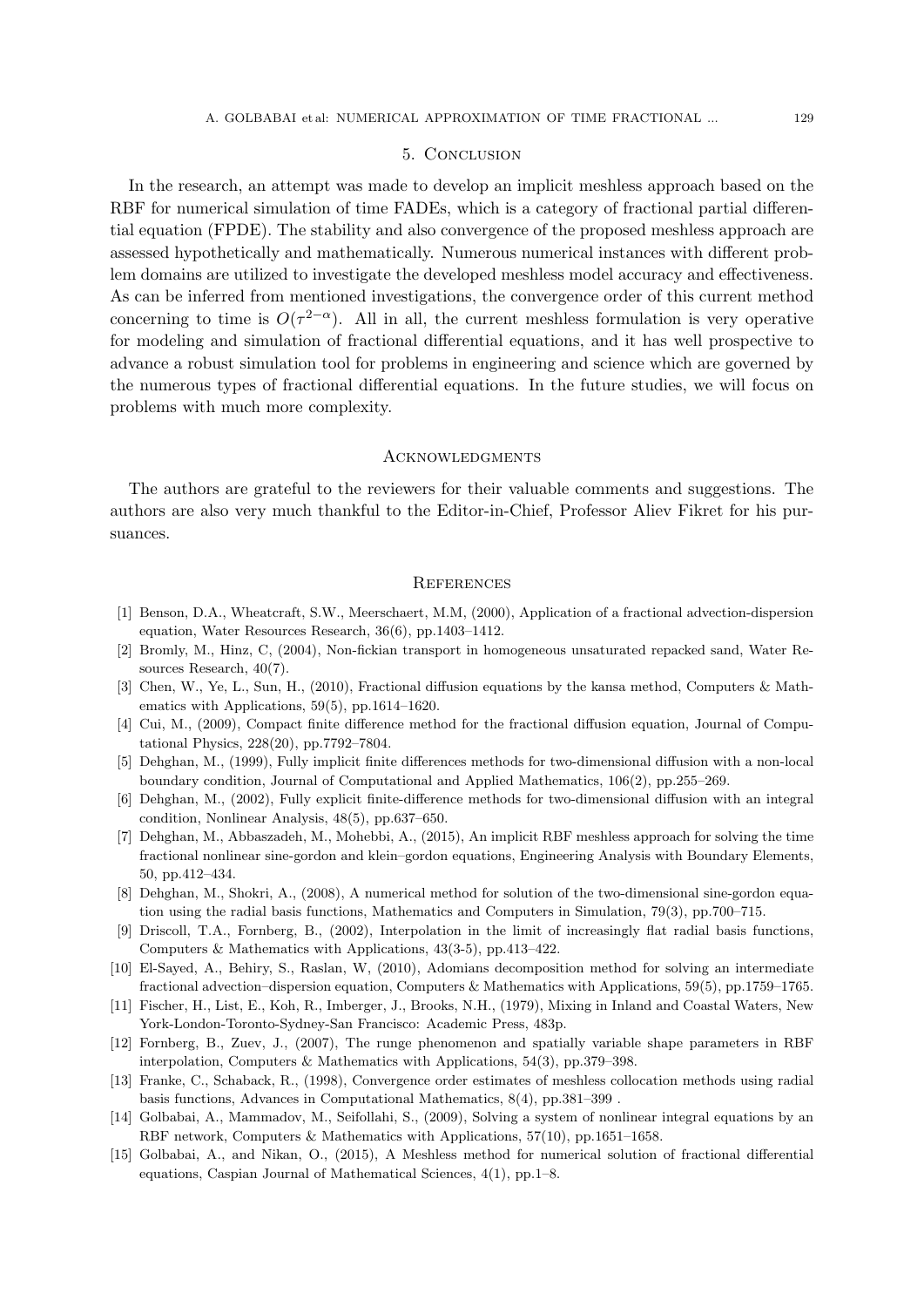- [16] Golbabai, A., Nikan, O., (2015), Application of the RBF meshless approach for solving fractional order differential equations, J. Comput. Complex Appl., 1(2), pp.64–78.
- [17] Golbabai, A., Nikan, O., Tousi, J.R., (2016), Note on using radial basis functions method for solving nonlinear integral equations, Communications in Numerical Analysis, (2), pp.81–91.
- [18] Golbabai, A., Nikpour, A., (2015), Stability and convergence of radial basis function finite difference method for the numerical solution of the reaction–diffusion equations, Applied Mathematics and Computation, 271, 567–580.
- [19] Golbabai, A., Nikpour, A., (2016), Computing a numerical solution of two dimensional non-linear schrödinger equation on complexly shaped domains by RBF based differential quadrature method, Journal of Computational Physics, 322, pp.586–602.
- [20] Golbabai, A., Safdari-Vaighani, A., (2012), Collocation methods based on radial basis functions for the coupled klein-gordon-schr odinger equations, Electronic Transactions on Numerical Analysis, 39, pp.22–31.
- [21] Golbabai, A., Sayevand, K., (2011), Analytical modelling of fractional advection–dispersion equation defined in a bounded space domain, Mathematical and Computer Modelling, 53(9-10), pp.1708–1718.
- [22] Gu, Y., Zhuang, P., Liu, Q., (2011), An advanced meshless method for time fractional diffusion equation, International Journal of Computational Methods, 8(04), pp.653–665.
- [23] Huang, F., Liu, F., (2005), The fundamental solution of the space-time fractional advection-dispersion equation, Journal of Applied Mathematics and Computing, 18(1-2), pp.339–350.
- [24] Jafari, H., Tajadodi, H., (2015), Numerical solutions of the fractional advection-dispersion equation, Prog. Fract. Differ. Appl., 1(1), pp.37–45
- [25] Johnson, A.R., Hatfield, C.A., Milne, B.T., (1995), Simulated diffusion dynamics in river networks, Ecological Modelling, 83(3), pp. 311–325.
- [26] Lin, Y., Xu, C., (2007), Finite difference/spectral approximations for the time-fractional diffusion equation, Journal of Computational Physics, 225(2), pp.1533–1552.
- [27] Liu, F., Anh, V.V., Turner, I., Zhuang, P., (2003), Time fractional advection-dispersion equation, Journal of Applied Mathematics and Computing, 13(1-2), pp.233.
- [28] Liu, F., Zhuang, P., Anh, V., Turner, I., Burrage, K., (2007), Stability and convergence of the difference methods for the space–time fractional advection–diffusion equation, Applied Mathematics and Computation, 191(1), pp.12–20.
- [29] Liu, Q., Gu, Y., Zhuang, P., Liu, F., Nie, Y., (2011), An implicit RBF meshless approach for time fractional diffusion equations, Computational Mechanics, 48(1), pp.1–12
- [30] Liu, Q., Liu, F., Turner, I., Anh, V., Gu, Y., (2014), A RBF meshless approach for modeling a fractal mobile/immobile transport model, Applied Mathematics and Computation, 226, pp. 336–347.
- [31] Madych, W., Nelson, S., (1990), Multivariate interpolation and conditionally positive definite functions ii, Mathematics of Computation, 54(189), pp.211–230
- [32] Metzler, R., Klafter, J., (2000), The random walk's guide to anomalous diffusion: a fractional dynamics approach, Physics Reports, 339(1), pp.1–77.
- [33] Metzler, R., Klafter, J., (2004), The restaurant at the end of the random walk: recent developments in the description of anomalous transport by fractional dynamics, Journal of Physics A: Mathematical and General, 37(31), R161
- [34] Micchelli, C.A., (1984), Interpolation of scattered data: distance matrices and conditionally positive definite functions, In: Approximation Theory and Pline Functions, pp. 143–145.
- [35] Mohebbi, A., Abbaszadeh, M., (2013), Compact finite difference scheme for the solution of time fractional advection-dispersion equation, Numerical Algorithms, 63(3), pp.431–452 .
- [36] Pandey, R.K., Singh, O.P., Baranwal, V.K., Tripathi, M.P., (2012), An analytic solution for the space–time fractional advection–dispersion equation using the optimal homotopy asymptotic method, Computer Physics Communications., 183(10), pp.2098–2106.
- [37] Podlubny, I,, (1999), Mathematics in science and engineering 198, Fractional Differential Equations.
- [38] Rashidinia, J., Fasshauer, G.E., Khasi, M., (2016), A stable method for the evaluation of gaussian radial basis function solutions of interpolation and collocation problems, Computers & Mathematics with Applications, 72(1), pp.178–193.
- [39] Rashidinia, J., Khasi, M., Fasshauer, G.E., (2018), A stable gaussian radial basis function method for solving nonlinear unsteady convection–diffusion–reaction equations, Computers & Mathematics with Applications, 75(5), pp.1831–1850.